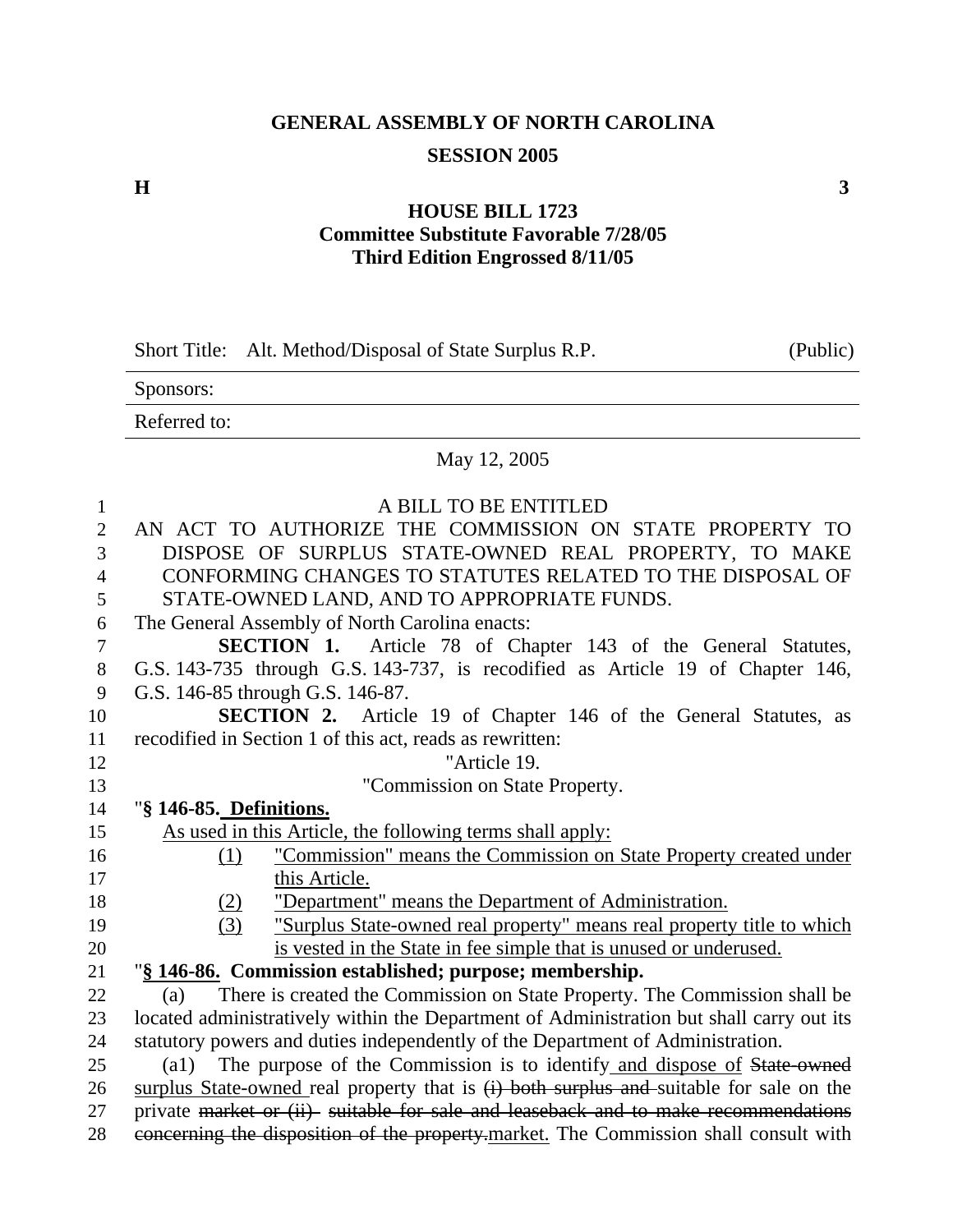1 real estate salespersons and salespersons, real estate brokers, real estate appraisers, and 2 other knowledgeable persons in determining its recommendations.

- 3 (b) The Commission shall consist of 16 members appointed as follows:
- 

4 (1) Eight members shall be appointed by the General Assembly upon the 5 recommendation of the Speaker of the House of Representatives, 6 including one of whom shall be designated as cochair.

7 (2) Eight members appointed by the General Assembly upon the 8 recommendation of the President Pro Tempore of the Senate, including 9 one member who shall be designated as cochair.

10 The members appointed to the Commission shall be chosen from among individuals 11 who have the ability and commitment to promote and fulfill the purposes of the 12 Commission, including individuals who have expertise in the fields of real estate, 13 property development, and other related fields. The appointing authorities shall each 14 consider appointing at least one real estate salesperson or broker and one real estate 15 appraiser to the Commission.

16 No member of the Commission may be a member of the Senate or of the House of 17 Representatives. No member or a person of the member's immediate family or business 18 with which the member is associated shall be involved in or benefit from any sale of 19 State-owned property under this Article.

20 (c) The terms of four of the initial members appointed pursuant to subdivision 21 (b)(1) of this section and four of the initial members appointed pursuant to subdivision 22 (b)(2) of this section shall be for one year. The terms of the remainder of the initial 23 members shall be for two years. Subsequent terms of all members shall be for two 24 years.

25 Initial terms shall commence on August 15, 2004.

26 (d) The Commission shall meet at least once a quarter and may meet at other 27 times upon the call of the cochairs. A majority of the members of the Commission shall 28 constitute a quorum for the transaction of business. The affirmative vote of a majority of 29 the members present at meetings of the Commission shall be necessary for action to be 30 taken by the Commission.

31 (e) The Commission cochairs may establish subcommittees for the purpose of 32 making special studies pursuant to its duties and may appoint non-Commission 33 members to serve on each subcommittee as resource persons. Resource persons shall be 34 voting members of the subcommittee and shall receive subsistence and travel expenses 35 in accordance with G.S. 138-5 and G.S. 138-6.

36 (f) The Notwithstanding G.S. 146-67, the Commission shall hire its professional 37 and clerical staff.

38 (g) The Commission shall adopt rules for the administration of this Article, 39 including rules regarding the participation of real estate salespersons and real estate 40 brokers. The provisions of G.S. 14-234 apply to members of the Commission. In 41 addition, the members of the Commission are subject to Executive Order No. One 42 issued by the Governor on January 12, 2001, as amended by subsequent executive 43 orders. The following rules of conduct shall also apply to members of the Commission: 44 (1) Conflicts of Interest.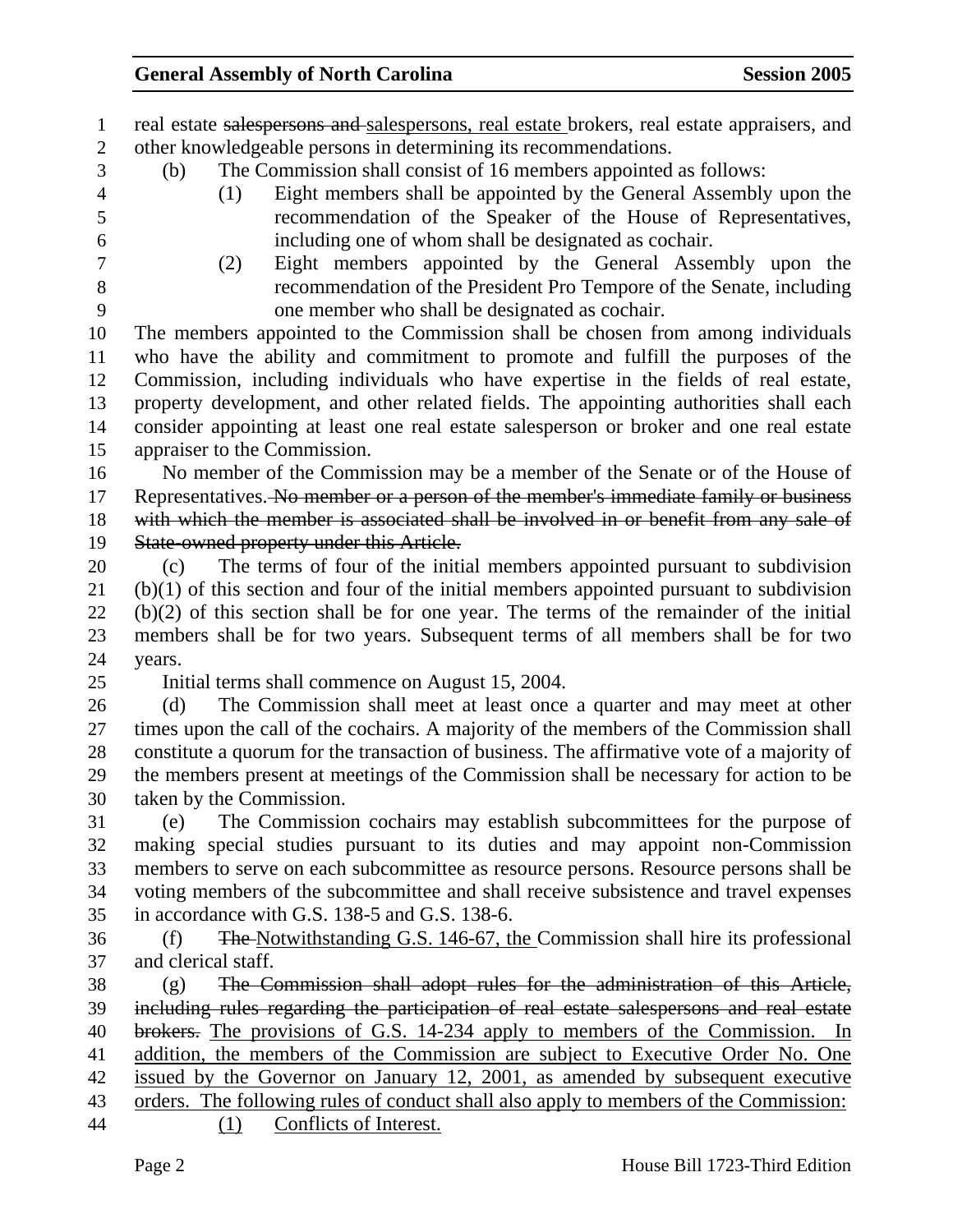| 1              |     | $\underline{a}$ . | A member shall not knowingly use his or her position in any             |
|----------------|-----|-------------------|-------------------------------------------------------------------------|
| $\overline{2}$ |     |                   | manner that will result in financial benefit, direct or indirect, to    |
| 3              |     |                   | the member, the member's family, or an individual with whom             |
| $\overline{4}$ |     |                   | or business, organization, or group with which the member is            |
| 5              |     |                   | associated. This provision shall not apply to financial and other       |
| 6              |     |                   | benefits (i) derived by a member that the member would enjoy            |
| $\tau$         |     |                   | to an extent no greater than that which other citizens of the           |
| $8\,$          |     |                   | State would or could enjoy, (ii) rightfully gained by a member          |
| 9              |     |                   | pursuant to the proper performance of the member's official             |
| 10             |     |                   | duties or State employment, or (iii) that are so remote, tenuous,       |
| 11             |     |                   | insignificant, or speculative that a reasonable person would            |
| 12             |     |                   | conclude under the circumstances that the member's ability to           |
| 13             |     |                   | protect the public interest and perform the member's official           |
| 14             |     |                   | duties would not be compromised.                                        |
| 15             |     | <u>b.</u>         | A member shall not, directly or indirectly, knowingly ask,              |
| 16             |     |                   | accept, demand, exact, solicit, seek, assign, receive, or agree to      |
| 17             |     |                   | <u>receive anything of value for the member, or for another person,</u> |
| 18             |     |                   | in return for being influenced in the discharge of member's             |
| 19             |     |                   | official responsibilities, other than that which is received by the     |
| 20             |     |                   | member from the State for acting in the member's official               |
| 21             |     |                   | capacity.                                                               |
| 22             |     | $\underline{c}$ . | A member shall not solicit or receive personal financial gain,          |
| 23             |     |                   | other than that received by the member from the State for acting        |
| 24             |     |                   | in the member's official capacity, for advice or assistance given       |
| 25             |     |                   | in the course of carrying out the member's duties.                      |
| 26             |     | <u>d.</u>         | A member shall not use or disclose information gained in the            |
| 27             |     |                   | course of, or by reason of, the member's official responsibilities      |
| 28             |     |                   | in a way that would affect a personal financial interest of the         |
| 29             |     |                   | member, a member of the member's family, or a person with               |
| 30             |     |                   | whom or business, organization, or group with which the                 |
| 31             |     |                   | member is associated. A member shall not improperly use or              |
| 32             |     |                   | disclose any information deemed confidential by State law and           |
| 33             |     |                   | therefore not a public record.                                          |
| 34             |     | <u>e.</u>         | member shall not cause the employment, appointment,                     |
| 35             |     |                   | promotion, transfer, or advancement of a family member to a             |
| 36             |     |                   | State or local office or position that the member supervises or         |
| 37             |     |                   | manages. A member shall not participate in an action relating to        |
| 38             |     |                   | the disciplining of a member of the member's family.                    |
| 39             | (2) |                   | Appearances of Conflict.                                                |
| 40             |     | <u>a.</u>         | A member shall make every effort to avoid even the appearance           |
| 41             |     |                   | of a conflict of interest. An appearance of conflict exists when a      |
| 42             |     |                   | reasonable person would conclude from the circumstances that            |
| 43             |     |                   | the member's ability to protect the public interest, or perform         |
| 44             |     |                   | public duties, is compromised by familial, personal, or financial       |
|                |     |                   |                                                                         |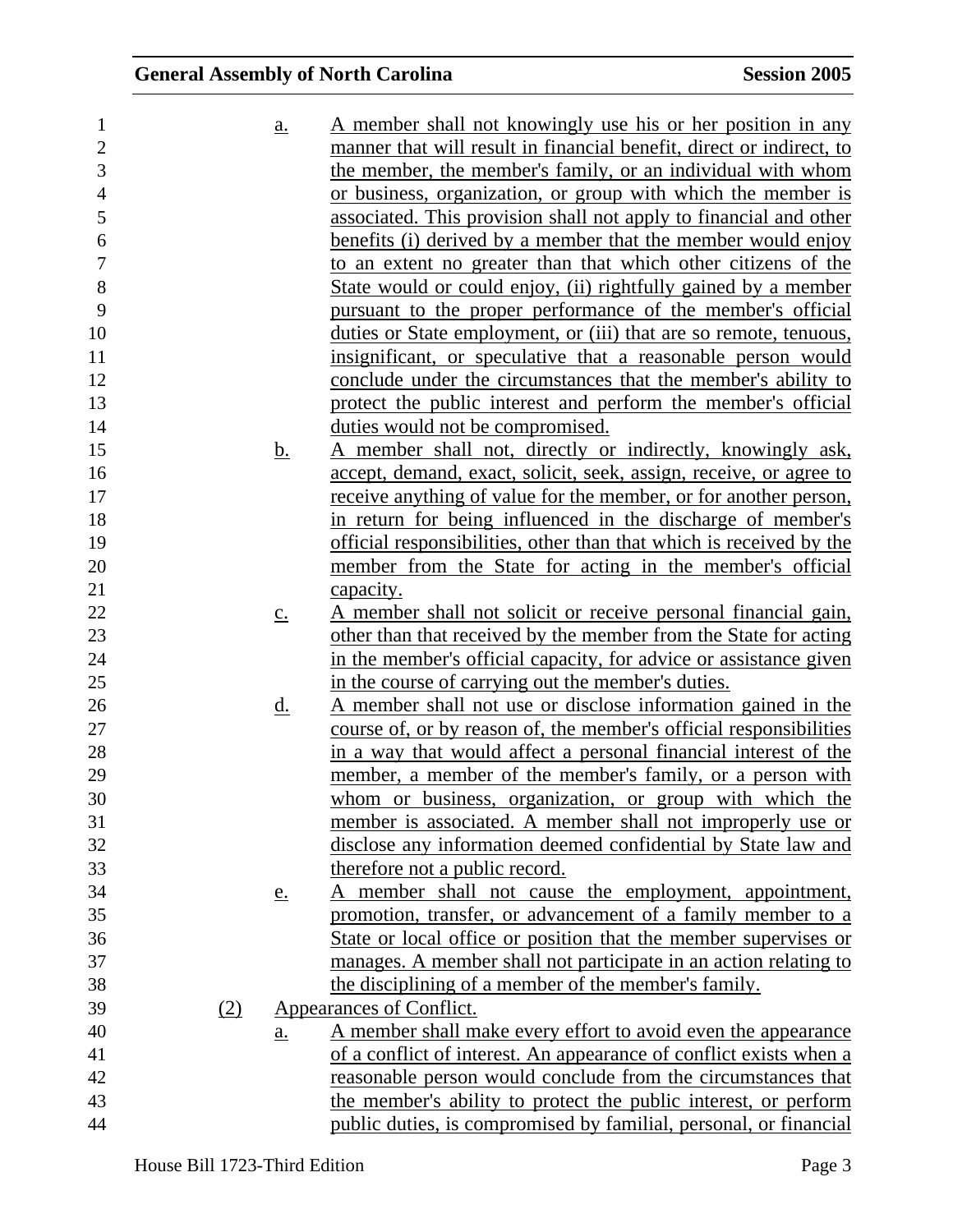| 1              |            |                   | interests. An appearance of conflict could exist even in the             |
|----------------|------------|-------------------|--------------------------------------------------------------------------|
| $\overline{2}$ |            |                   | absence of a true conflict of interest.                                  |
| 3              |            | <u>b.</u>         | A member shall take reasonable and appropriate steps, under              |
| $\overline{4}$ |            |                   | the particular circumstances and considering the type of                 |
| 5              |            |                   | proceeding involved, to remove himself or herself, to the extent         |
| 6              |            |                   | necessary to protect the public interest and comply with this            |
| $\tau$         |            |                   | subsection, from any proceeding in which the member's                    |
| 8              |            |                   | impartiality might reasonably be questioned due to the                   |
| 9              |            |                   | member's familial, personal, or financial relationship with a            |
| 10             |            |                   | participant in the proceeding. A "participant" includes (i) an           |
| 11             |            |                   | owner, shareholder, partner, employee, agent, officer, or                |
| 12             |            |                   | director of a business, organization, or group involved in the           |
| 13             |            |                   | proceeding, or (ii) an organization or group which has                   |
| 14             |            |                   | petitioned for rulemaking or has some specific, unique, and              |
| 15             |            |                   | substantial interest in the proceeding. "Proceeding" includes            |
| 16             |            |                   | both quasi-judicial proceedings, including contested case                |
| 17             |            |                   | hearings, and quasi-legislative proceedings, including most              |
| 18             |            |                   | <u>rulemaking. A "personal relationship" includes one in a</u>           |
| 19             |            |                   | leadership or policy-making position, including officers or              |
| 20             |            |                   | directors in a business, organization, or group.                         |
| 21             |            | $\underline{c}$ . | If a member is uncertain whether the relationship in question            |
| 22             |            |                   | justifies removing the member from the proceeding pursuant to            |
| 23             |            |                   | this subsection, then the member shall disclose the relationship         |
| 24             |            |                   | to the chair of the Commission and seek appropriate guidance.            |
| 25             |            |                   | The chair, in consultation with legal counsel if necessary, shall        |
| 26             |            |                   | then determine the extent to which, if any, the member will be           |
| 27             |            |                   | permitted to participate. If the affected member is the chair,           |
| 28             |            |                   | then the vice chair or such other substitute presiding officer           |
| 29             |            |                   | shall make the determination. A good-faith determination                 |
| 30             |            |                   | under this subsection of the allowable degree of participation by        |
| 31             |            |                   | a member is presumptively valid.                                         |
| 32             |            |                   | § 146-87. Duties-Powers and duties of the Commission.                    |
| 33             | (a)        |                   | The Commission on State Property shall: shall have the authority to:     |
| 34             | <u>(1)</u> |                   | Adopt rules for the administration of this Article, including rules      |
| 35             |            |                   | regarding the participation of real estate salespersons and real estate  |
| 36             |            |                   | brokers as well as issues related to dual agency and buyer's agents, a   |
| 37             |            |                   | process for determining when State-owned real property is surplus, a     |
| 38             |            |                   | process for submitting proposals to the Department of Administration     |
| 39             |            |                   | as required in G.S. 146-88(a), and a mechanism for consulting with the   |
| 40             |            |                   | State agencies regarding properties that have been identified as surplus |
| 41             |            |                   | and suitable for sale.                                                   |
| 42             | (2)        |                   | Enter into contracts for services that are necessary to implement its    |
| 43             |            |                   | responsibility for disposing of surplus State-owned real property. The   |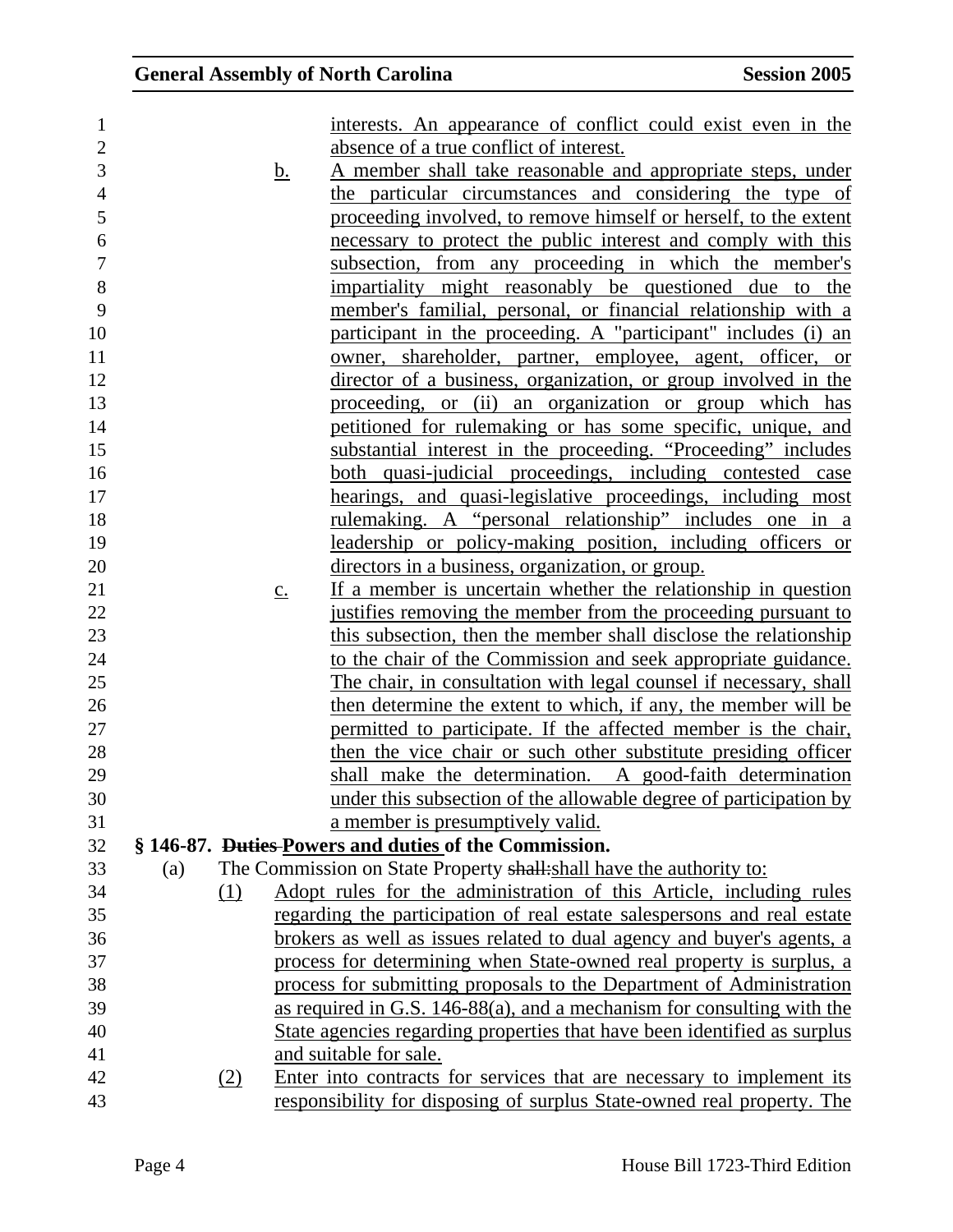| services may include appraisals, building inspections, environmental                                |
|-----------------------------------------------------------------------------------------------------|
| assessments, property surveying, and listing contracts.                                             |
| $\left(\frac{1}{3}\right)$ Adopt guidelines to ensure the participation of real estate salespersons |
| and real estate brokers in its work and to encourage real estate                                    |
| salespersons and real estate brokers to examine the State's real                                    |
| property inventory to ascertain which and to provide information to the                             |
| Commission regarding which properties are either surplus may                                        |
| constitute surplus State-owned real property and arethat is suitable for                            |
| sale or are suitable for sale and leaseback.sale.                                                   |
| $\left(\frac{2}{4}\right)$ Notify each North Carolina licensed real estate salesperson and real     |
| estate broker in the State that the Commission will consider                                        |
| recommendations from real estate salespersons and brokers on State on                               |
| surplus State-owned real property that is suitable for sale or sale and                             |
| leaseback.sale.                                                                                     |
| $\left(\frac{3}{5}\right)$ Consider recommendations from real estate salespersons and brokers       |
| and the general public. Notwithstanding any other provision of this                                 |
| Article, no real estate salesperson or broker may recommend more                                    |
| than five properties.                                                                               |
| $\left(4\right)$ (6) Develop and make recommendations to the Department of                          |
| Administration, the Governor, and the Joint Legislative Commission                                  |
| on Governmental Operations on State surplus State-owned real                                        |
| property that is $(i)$ both surplus and suitable for sale or $(ii)$ suitable for                    |
| sale and leaseback and report its recommendations to the Department                                 |
| of Administration, the Governor, and the Joint Legislative                                          |
| Commission on Governmental Operations. sale.                                                        |
| Employ legal counsel and clerical and technical assistance and fix the                              |
| compensation therefor and incur other necessary expenses in the                                     |
| performance of its duties and as may be necessary to carry out the                                  |
| powers herein conferred.                                                                            |
| All State agencies shall provide any and all information requested by the                           |
| Commission that is related to the actual or potential use of the real property by the               |
| agency in order that the Commission has accurate, complete, and timely information                  |
| with which to develop the recommendations authorized under this section.                            |
| "§ 146-88. Recommendations to Department; disposition of property.                                  |
| Within three business days' receipt of a specific proposal for certain identified                   |
| State-owned real property, the Commission shall notify the Department of                            |
| Administration regarding the proposal. The Department of Administration shall                       |
| determine whether, as of the date of the Commission's first meeting regarding that                  |
| property, the Department had already been engaged in disposing of the same property.                |
| If the Department determines that is it already engaged in disposing of the same                    |
| property that is the subject of the Commission's proposal, the Department shall inform              |
| the Commission within three days' receipt of the Commission's notification, and the                 |
| Commission shall not pursue the transaction. If the Department is not already engaged               |
| in disposing of the same property that is the subject of the Commission's proposal, the             |
| (7)<br>(b)<br>(a)                                                                                   |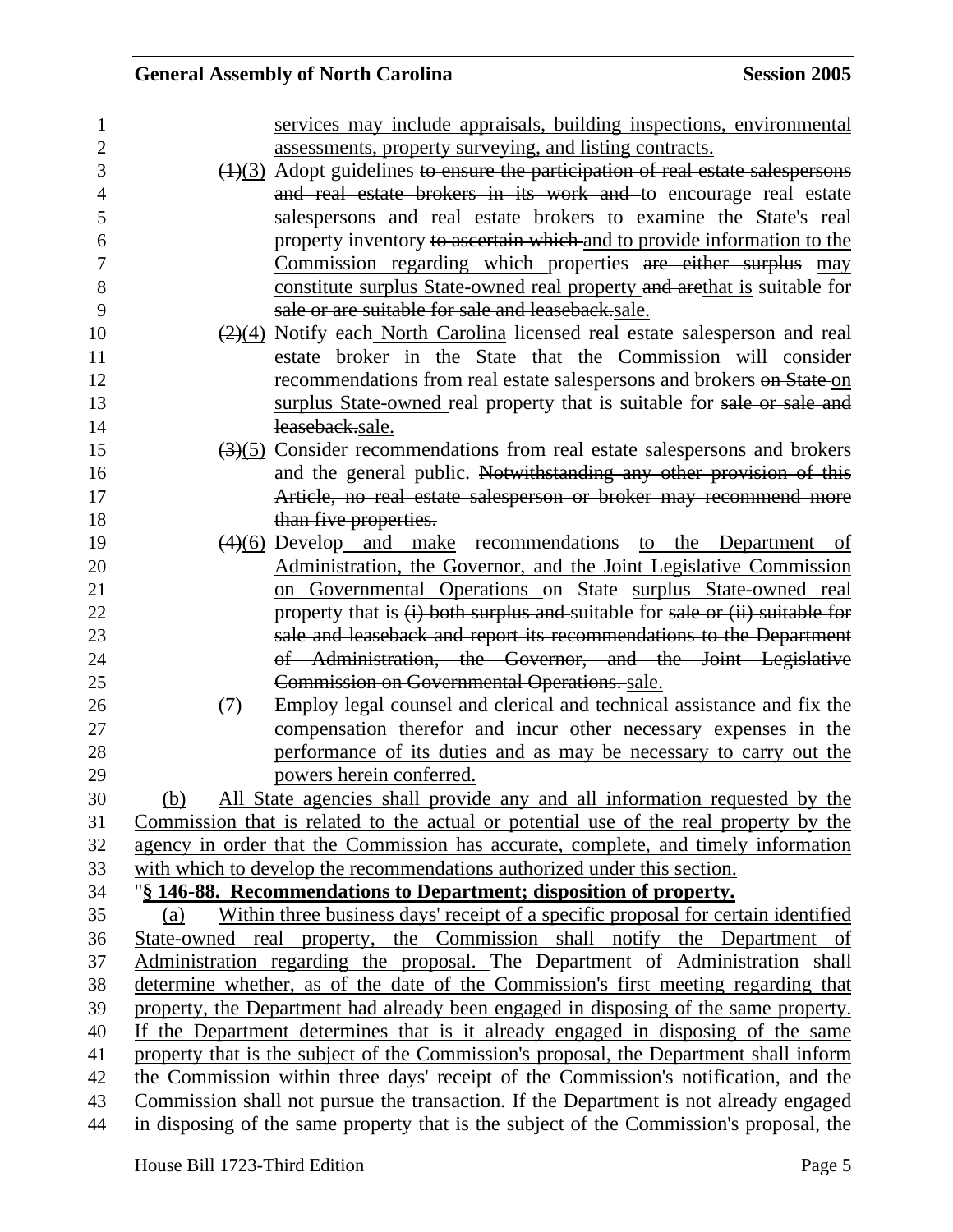1 Department shall consider the recommendations of the Commission on State Property 2 Commission's proposal and shall provide an advisory respond to them response to the 3 Commission within 6030 days of after receiving them. the proposal. In its advisory 4 response, the Department shall either concur with the recommendations 5 recommendation, or set out the reasons it does not concur with them.the 6 recommendation. 7 As used in this subsection, the phrase "already engaged in disposing of the same 8 property" means that the Department of Administration has actively undertaken a 9 review of the specific State property that is the subject of the Commission's proposal, 10 has contacted or begun negotiations with the State agency to which the property is 11 allocated, and has begun negotiations with sales agents or brokers. 12 (b) If the Department concurs that the property shall be sold or sold and leased 13 back, the process for proceeding with the sale or sale and leaseback shall be the same as 14 for other sales of State property. 15 (c) If the Department does not concur, the After receipt and consideration of the 16 Department's response under subsection (a) of this section, the Commission shall 17 determine whether to proceed with the transaction. If the Commission determines that 18 the transaction is in the best interest of the State, it shall undertake to dispose of the 19 property, subject to the provisions of this Article. In determining the best interest of the 20 State, the Commission shall consider at least the following factors: (i) current and future 21 needs of state agencies; (ii) environmental factors, including conservation; (iii) 22 preservation of any historic structures on the property; (iv) land uses adjoining the 23 property; and (v) fair market value of the property. recommend the sale of the property 24 or the sale and leaseback of the property to the Governor and the Council of State. If the 25 Governor and the Council of State approve the sale, the Department of Administration 26 shall complete the transaction. If an agreement of sale is reached, the proposed 27 transaction shall then be submitted to the Governor and Council of State for their 28 approval or disapproval. Every conveyance in fee of land made under this Article shall 29 be made and executed according to the requirements of G.S. 146-74 through 30 G.S. 146-78. If the proposed disposition is a sale of surplus State-owned real property 31 with an appraised value of at least twenty-five thousand dollars (\$25,000), the sale shall 32 not be made until after the Commission consults with the Joint Legislative Commission 33 on Governmental Operations. 34 (d) In the instance of a proposed If the Commission undertakes to sale or salesell 35 and leaseback that is undertaken pursuant to this section, the Department the property, 36 the Commission shall enter into an exclusive a contract with the real estate salesperson 37 or broker who recommended the sale or leaseback of the property-sale of the property. 38 The contract shall specify that the real estate broker has been retained to obtain an offer 39 that is acceptable to the Department Commission to sell or sell and leaseback the 40 property. In the event the property was recommended by more than one real estate 41 salesperson or broker, the Commission shall allocate the marketing responsibilities of 42 the salespersons or brokers recommending the property and determine the allocation of 43 the brokerage fees.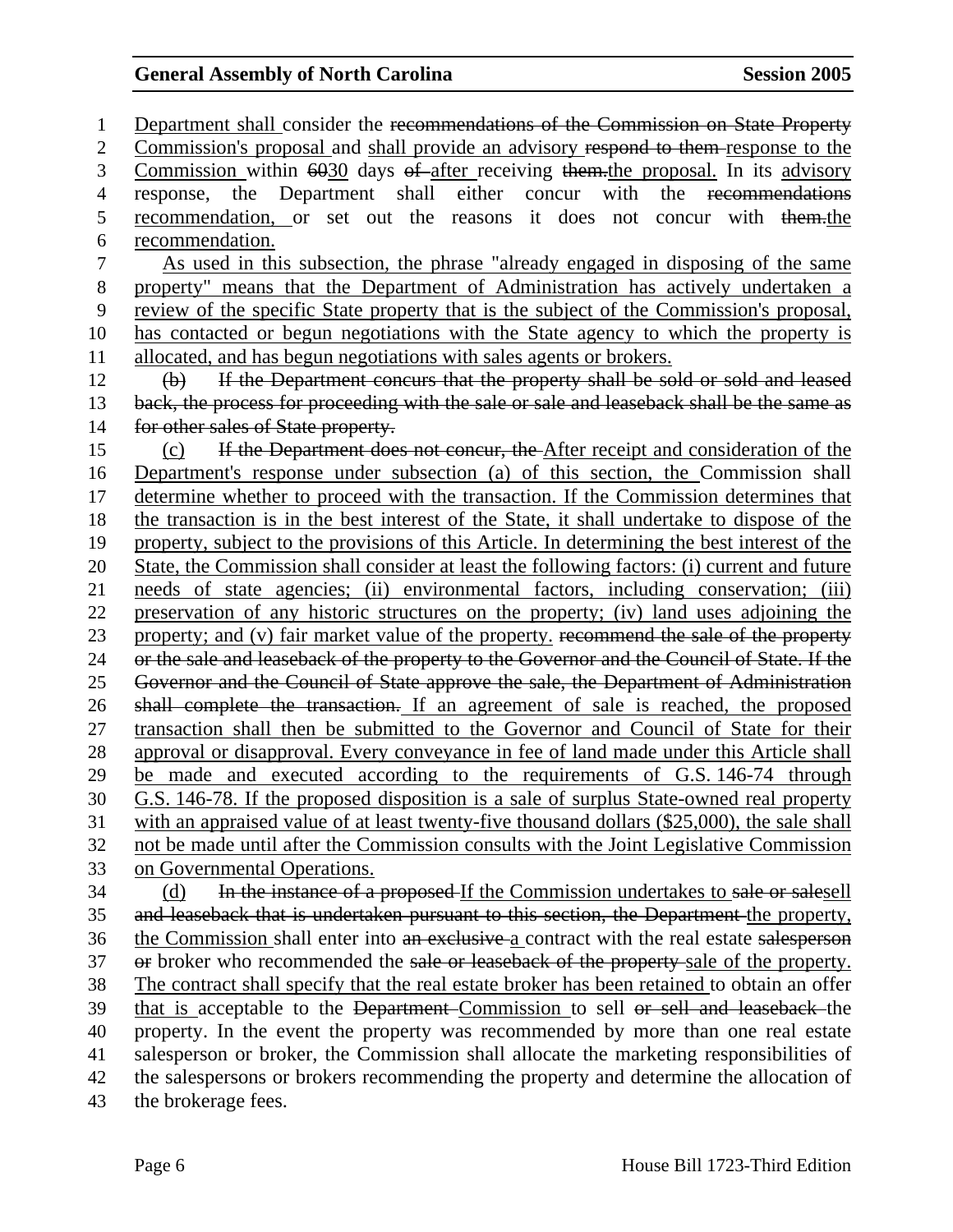| $\mathbf{1}$   | (e)                        | A contract with any real estate salesperson or broker under this Article shall                                                                    |
|----------------|----------------------------|---------------------------------------------------------------------------------------------------------------------------------------------------|
| 2              |                            | not exceed six months in duration and shall include the conditions for receipt of                                                                 |
| 3              |                            | brokerage fees set forth in G.S. 143-737-as provided in G.S. 146-89. After the                                                                    |
| $\overline{4}$ |                            | expiration of the exclusive contract, the Commission shall sell the property shall be                                                             |
| 5              |                            | sold or sold and leased back in the same manner as other real property of the State-under                                                         |
| 6              | Article 7 of this Chapter. |                                                                                                                                                   |
| $\tau$         | (f)                        | Notwithstanding any other provision of this Article, no real estate salesperson                                                                   |
| $8\,$          |                            | or real estate broker may recommend more than five properties.                                                                                    |
| 9              | "§ 146-89. Brokerage fees. |                                                                                                                                                   |
| 10             |                            | Notwithstanding any other provision of Chapter 146 of the General Statutes, this                                                                  |
| 11             |                            | Chapter, a real estate salesperson or broker responsible for making a recommendation                                                              |
| 12             |                            | for the sale or leaseback of State property that has been adopted by the Commission and                                                           |
| 13             |                            | recommended to the Department pursuant to G.S. 143-736 approved by the Council of                                                                 |
| 14             |                            | State shall be entitled to brokerage fees only if all of the following conditions are met:                                                        |
| 15             | (1)                        | The real estate salesperson or broker is licensed by the North Carolina                                                                           |
| 16             |                            | Real Estate Commission.                                                                                                                           |
| 17             | (2)                        | The transaction eloses-closes pursuant to a written contract negotiated                                                                           |
| 18             |                            | by the real estate broker.                                                                                                                        |
| 19             | (3)                        | The brokerage fees do not exceed those customary in the industry and                                                                              |
| 20             |                            | are consistent with rules adopted by the Commission.                                                                                              |
| 21             |                            | "§ 146-90. Distribution of proceeds.                                                                                                              |
| 22             | (a)                        | The net proceeds from any disposition of real property made by the                                                                                |
| 23             |                            | Commission under this Article, or by the Department as the result of a recommendation                                                             |
| 24             |                            | by the Commission under this Article, shall be made as follows:                                                                                   |
| 25             | (1)                        | <u>According to the provisions of any trust or other instrument of title</u>                                                                      |
| 26             |                            | whereby title to such real property was heretofore acquired or is                                                                                 |
| 27             |                            | hereafter acquired.                                                                                                                               |
| 28             | <u>(2)</u>                 | As provided by any other act of the General Assembly.                                                                                             |
| 29             | (3)                        | <u>As provided in G.S. 146-30(d).</u>                                                                                                             |
| 30             | (4)                        | The net proceeds shall be deposited with the State Treasurer.                                                                                     |
| 31             | (b)                        | For the purposes of this Article, the term "net proceeds" means the gross                                                                         |
| 32             |                            | amount received from the sale of State-owned real property, less the following amounts:                                                           |
| 33             | (1)                        | Five percent (5%) to be transferred to the Surplus State-Owned Real                                                                               |
| 34             |                            | Property Special Fund. If the Fund has a current fund balance of five                                                                             |
| 35             |                            | hundred thousand dollars (\$500,000), this subdivision shall not apply.                                                                           |
| 36             |                            | A smaller percentage of the net proceeds shall be transferred if the                                                                              |
| 37             |                            | transfer of the full amount authorized under this subdivision would                                                                               |
| 38<br>39       |                            | result in the Fund exceeding the authorized maximum fund balance.<br>Any brokerage fee as provided in G.S. 146-89.                                |
| 40             | <u>(2)</u><br>(3)          |                                                                                                                                                   |
| 41             |                            | <u>Ten percent (10%) to be retained by the State agency as provided in</u><br>subsection (c) of this section, unless $G.S. 146-30(d)$ applies. If |
| 42             |                            | G.S. 146-30(d) applies to the State agency, this subdivision shall not                                                                            |
| 43             |                            | <u>apply.</u>                                                                                                                                     |
|                |                            |                                                                                                                                                   |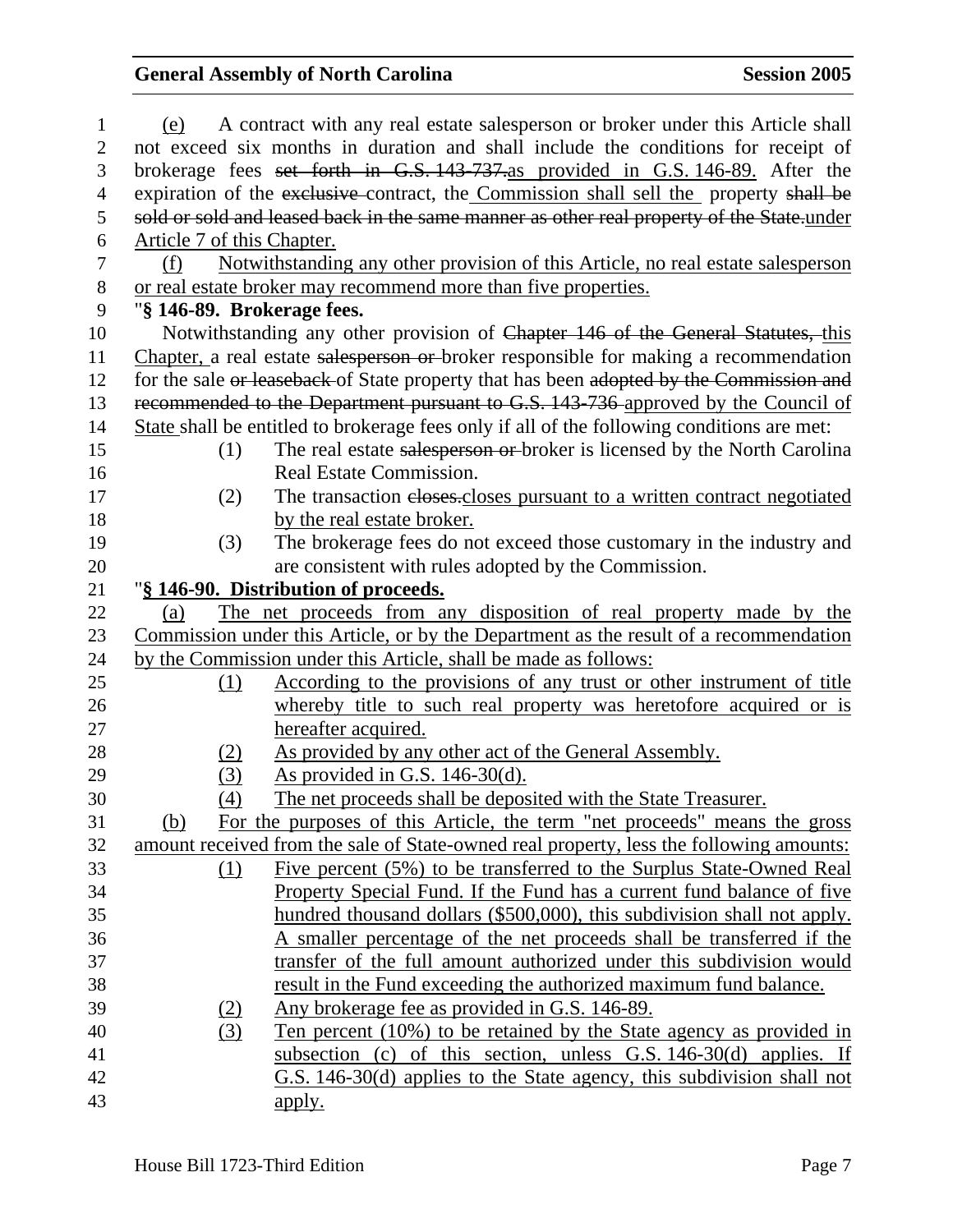| $\mathbf{1}$   | Notwithstanding the other provisions of this section, no amounts shall be<br>(c)            |
|----------------|---------------------------------------------------------------------------------------------|
| $\mathbf{2}$   | deducted under subdivision $(b)(1)$ of this section from the gross proceeds of any sale of  |
| 3              | State-owned lands that are designated as part of any of the following:                      |
| $\overline{4}$ | The Centennial Campus as defined by G.S. 116-198.33(4).<br>(1)                              |
| $\mathfrak{S}$ | The Horace Williams Campus as defined by G.S. 116-198.33(4a).<br>(2)                        |
| $\sqrt{6}$     | A Millennial Campus as defined by G.S. 116-198.33(4b).<br>(3)                               |
| $\tau$         | All net proceeds of those dispositions are governed by G.S. 116-36.5.                       |
| $8\,$          | Unless otherwise provided for in G.S. $146-30(d)$ , an agency or department<br>(d)          |
| 9              | that managed or controlled surplus State-owned real property that is sold under this        |
| 10             | Article shall receive the proceeds from subdivision (b)(3) of this section. Upon an         |
| 11             | appropriation by the General Assembly, the proceeds may be used only for:                   |
| 12             | Improvements to other facilities controlled or operated by the agency<br>(1)                |
| 13             | or department, including improvements made necessary because of                             |
| 14             | space displaced as a result of the sale.                                                    |
| 15             | Facility repairs and renovations.<br>(2)                                                    |
| 16             | Information technology and equipment for that department or agency.<br>(3)                  |
| 17             | "§ 146-91. Creation of Surplus State-Owned Real Property Special Fund.                      |
| 18             | There is created the Surplus State-Owned Real Property Special Fund located in the          |
| 19             | Office of the State Treasurer. The Fund balance shall not revert, but at no time shall the  |
| 20             | Fund balance exceed three hundred thousand dollars (\$300,000). The Commission shall        |
| 21             | use moneys in the Fund for its operations, including expenses incurred as a result of the   |
| 22             | sale of surplus State-owned real property under this Article.                               |
| 23             | "§ 146-92. Reporting.                                                                       |
| 24             | The Commission shall report quarterly to the Joint Legislative Commission on                |
| 25             | Governmental Operations on its activities, including an accounting of all property sales,   |
| 26             | uses of the funds deposited into the Surplus State-Owned Real Property Special Fund,        |
| 27             | and the status of the Fund."                                                                |
| 28             | <b>SECTION 3.</b> G.S. 146-27 reads as rewritten:                                           |
| 29             | "§ 146-27. The role of the Department of Administration and Commission on State             |
| 30             | Property in sales, leases, and rentals.                                                     |
| 31             | General. Every Except as provided in Article 19 of this Chapter, every sale,<br>(a)         |
| 32             | lease, rental, or gift of land owned by the State or by any State agency shall be made by   |
| 33             | the Department of Administration and approved by the Governor and Council of State.         |
| 34             | A lease or rental of land owned by the State may not exceed a period of 99 years. The       |
| 35             | Department of Administration may initiate proceedings for sales, leases, rentals, and       |
| 36             | gifts of land owned by the State or by any State agency.                                    |
| 37             | Large Disposition. If a proposed disposition is a sale or gift of land with an<br>(b)       |
| 38             | appraised value of at least twenty-five thousand dollars (\$25,000), the sale or gift shall |
| 39             | not be made until after consultation with the Joint Legislative Commission on               |
| 40             | Governmental Operations. Operations, regardless of whether the transaction will be          |
| 41             | undertaken by the Department of Administration or the Commission on State Property."        |
| 42             | <b>SECTION 4.</b> G.S. 146-28 reads as rewritten:                                           |
| 43             | Agency must file application with Department; Department or<br>"§ 146-28.                   |
| 44             | <b>Commission; Department or Commission must investigate.</b>                               |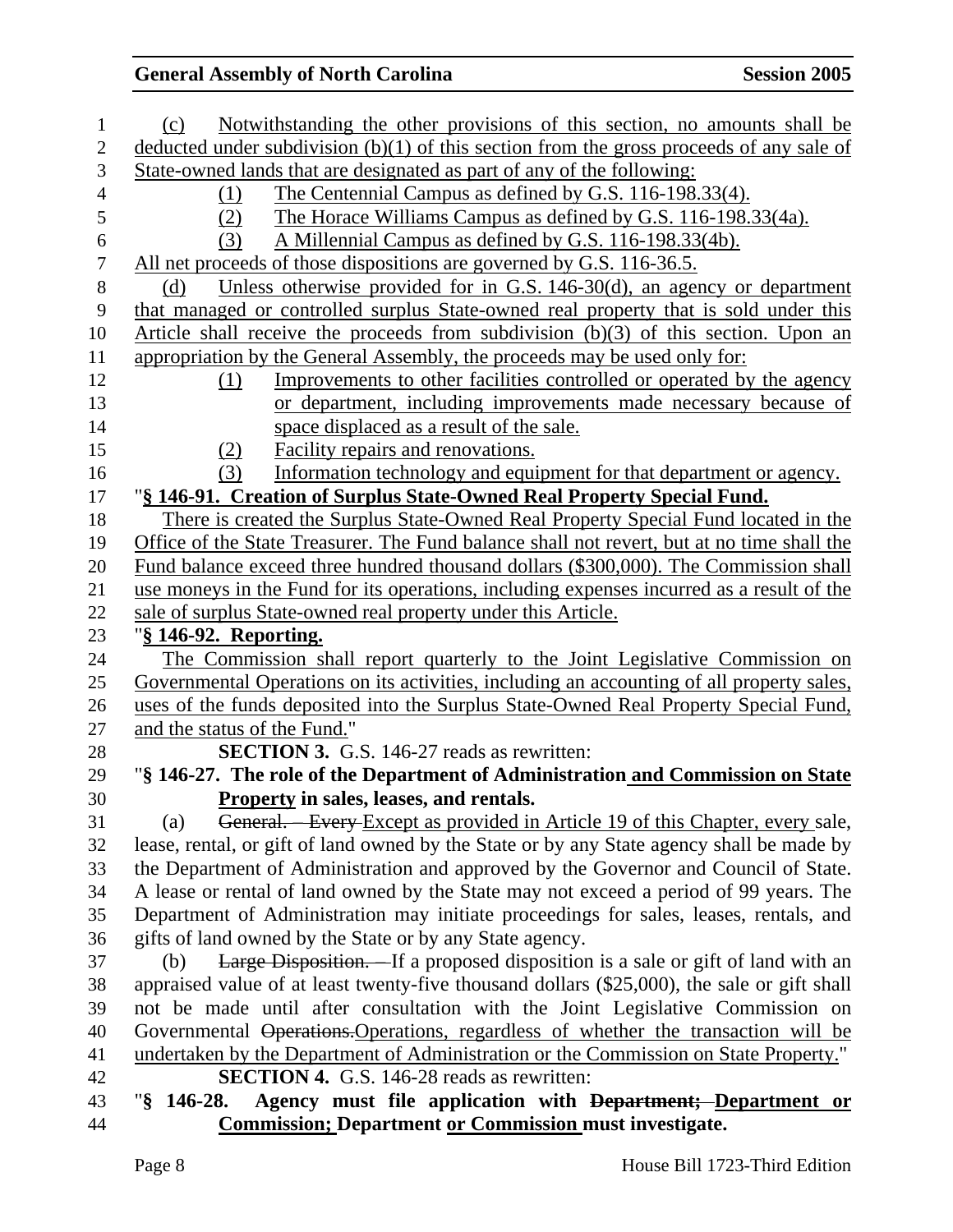| $\mathbf{1}$   | Any State agency desiring to sell, lease, or rent any land owned by the State<br>(a)         |
|----------------|----------------------------------------------------------------------------------------------|
| $\overline{2}$ | or by any State agency shall file with the Department of Administration or the               |
| 3              | Commission on State Property an application setting forth the facts relating to the          |
| $\overline{4}$ | proposed transaction, and shall furnish the Department or the Commission with such           |
| 5              | any additional information as the Department or the Commission may request relating          |
| 6              | thereto-request regarding the application. Nothing in this section shall be construed to     |
| $\overline{7}$ | expand the authority of the Commission provided in Article 19 of this Chapter.               |
| $8\,$          | Upon receipt of such the application, the Department of Administration the<br>(b)            |
| 9              | Department and the Commission shall proceed as follows:                                      |
| 10             | If the application is initially received by the Commission, the<br>(1)                       |
| 11             | <u>Commission shall promptly notify the Department in writing. Upon</u>                      |
| 12             | receipt of the notification, the Department shall review its current files                   |
| 13             | to determine whether it has already undertaken to investigate whether                        |
| 14             | the property that is the subject of the application is surplus                               |
| 15             | State-owned real property. If the Department determines that it has                          |
| 16             | already undertaken to determine whether the property that is the                             |
| 17             | subject of the application is surplus State-owned real property, the                         |
| 18             | Department shall promptly inform the Commission. Upon receipt of                             |
| 19             | the notification from the Department, the Commission shall direct the                        |
| 20             | agency that submitted the application to forward the application to the                      |
| 21             | Department.                                                                                  |
| 22             | If the application is initially received by the Department, the<br>(2)                       |
| 23             | Department shall promptly notify the Commission in writing. Upon                             |
| 24             | receipt of the notification, the Commission shall review its current files                   |
| 25             | to determine whether it has already undertaken to investigate whether                        |
| 26             | the property that is the subject of the application is surplus                               |
| 27             | State-owned real property. If the Commission determines that it has                          |
| 28             | already undertaken to determine whether the property that is the                             |
| 29             | subject of the application is surplus State-owned real property, the                         |
| 30             | Commission shall promptly inform the Department. Upon receipt of                             |
| 31             | the notification from the Commission, the Department shall direct the                        |
| 32             | agency that submitted the application to forward the application to the                      |
| 33             | Commission.                                                                                  |
| 34             | Subject to the requirements of subsection (b) of this section, the entity that<br>(c)        |
| 35             | receives the application shall promptly investigate all aspects of the proposed              |
| 36             | transaction, including particularly present and future State need for the land proposed to   |
| 37             | be conveyed, leased, or rented."                                                             |
| 38             | <b>SECTION 5.</b> G.S. 146-29 reads as rewritten:                                            |
| 39             | "§ 146-29. Procedure for sale, lease, or rental.                                             |
| 40             | If, after investigation, the Department of Administration determines that it is<br>(a)       |
| 41             | in the best interest of the State that land be sold, leased, or rented, the Department shall |
| 42             | proceed with its sale, lease, or rental, as the case may be, in accordance with rules        |

43 adopted by the Governor and approved by the Council of State. The Department shall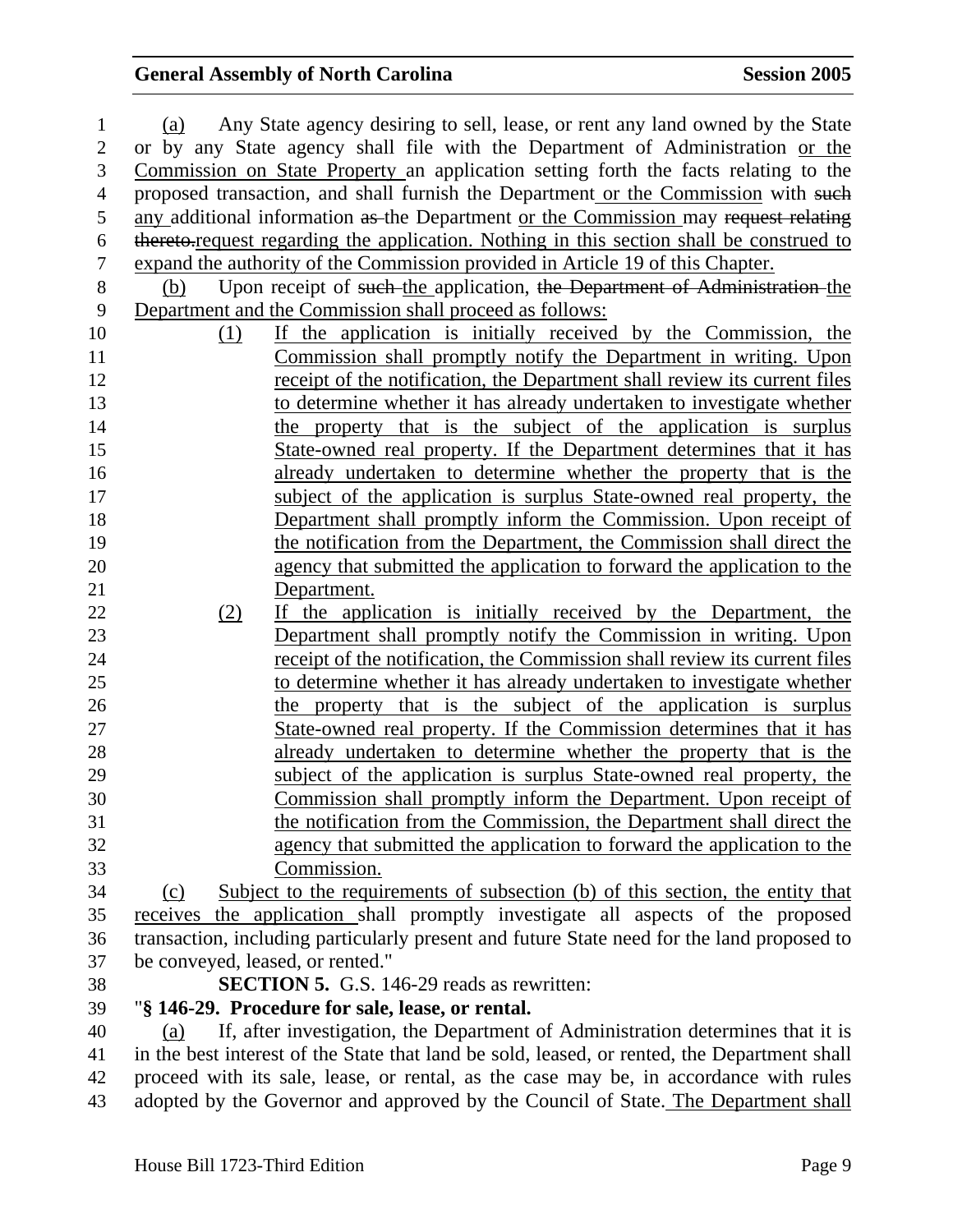| $\mathbf{1}$   | adopt rules for notifying the Commission on State Property when the Department is                   |
|----------------|-----------------------------------------------------------------------------------------------------|
| $\mathbf{2}$   | investigating the sale of State land.                                                               |
| 3              | If the Commission determines that the State-owned real property is surplus<br>(b)                   |
| $\overline{4}$ | and suitable for sale, the Commission shall proceed as provided in Article 19 of this               |
| 5              | Chapter.                                                                                            |
| 6              | If an agreement of sale, lease, or rental is reached, the proposed transaction<br>(c)               |
| $\tau$         | shall then be submitted to the Governor and Council of State for their approval or                  |
| $8\,$          | disapproval. Every conveyance in fee of land owned by the State or by any State agency              |
| 9              | shall be made and executed in the manner prescribed in G.S. 146-74 through 146-78."                 |
| 10             | <b>SECTION 6.</b> G.S. 146-30 reads as rewritten:                                                   |
| 11             | "§ 146-30. Application of net proceeds.                                                             |
| 12             | The net proceeds of any disposition made in accordance with under this<br>(a)                       |
| 13             | Subchapter shall be handled in accordance with according to the following priority:                 |
| 14             | First, inIn accordance with the provisions of any trust or other<br>(1)                             |
| 15             | instrument of title whereby title to such real property was heretofore                              |
| 16             | acquired or is hereafter acquired; second, acquired.                                                |
| 17             | as As provided by any other act of the General Assembly; third,<br><u>(2)</u>                       |
| 18             | Assembly.                                                                                           |
| 19             | the The net proceeds shall be deposited with the State Treasurer.<br>(3)                            |
| 20             | Provided, however, nothing herein-Subsection (a) of this section shall not be<br>$\left( a1\right)$ |
| 21             | construed as prohibiting to prohibit the disposition of any State lands by exchange for             |
| 22             | other lands, but if lands. If the appraised value in fee simple of any property involved in         |
| 23             | the exchange is at least twenty-five thousand dollars (\$25,000), then such the exchange            |
| 24             | may not be made without consultation with the Joint Legislative Commission on                       |
| 25             | Governmental Operations.                                                                            |
| 26             | For the purposes of this Subchapter, the term "net proceeds" means the gross<br>(b)                 |
| 27             | amount received from the sale, lease, rental, or other disposition of any State lands, less         |
| 28             | Such expenses incurred incident to that sale, lease, rental, or other<br>(1)                        |
| 29             | disposition as may be allowed under rules and regulations adopted by                                |
| 30             | the Governor and approved by the Council of State; and                                              |
| 31             | Repealed by Session Laws 1993, c. 553, s. 52.2.<br>(2)                                              |
| 32             | A service charge to be paid into the State Land Fund.<br>(3)                                        |
| 33             | Notwithstanding the other provisions of this section, no service charge into<br>(b1)                |
| 34             | the State Land Fund shall be deducted from or levied against the proceeds of any                    |
| 35             | disposition by lease, rental, or easement of State lands that are designated as part of of          |
| 36             | any of the following:                                                                               |
| 37             | the The Centennial Campus as defined by $G.S. 116-198.33(4)$ ,<br>$\Omega$                          |
| 38             | G.S. $116-198.33(4)$ .                                                                              |
| 39             | that are designated as part of the The Horace Williams Campus as<br><u>(2)</u>                      |
| 40             | defined by G.S. 116-198.33(4a), G.S. 116-198.33(4a).                                                |
| 41             | or that are designated as part of $a \Delta$ Millennial Campus as defined by<br>(3)                 |
| 42             | G.S. 116-198.33(4b).                                                                                |

43 All net proceeds of those dispositions are governed by G.S. 116-36.5.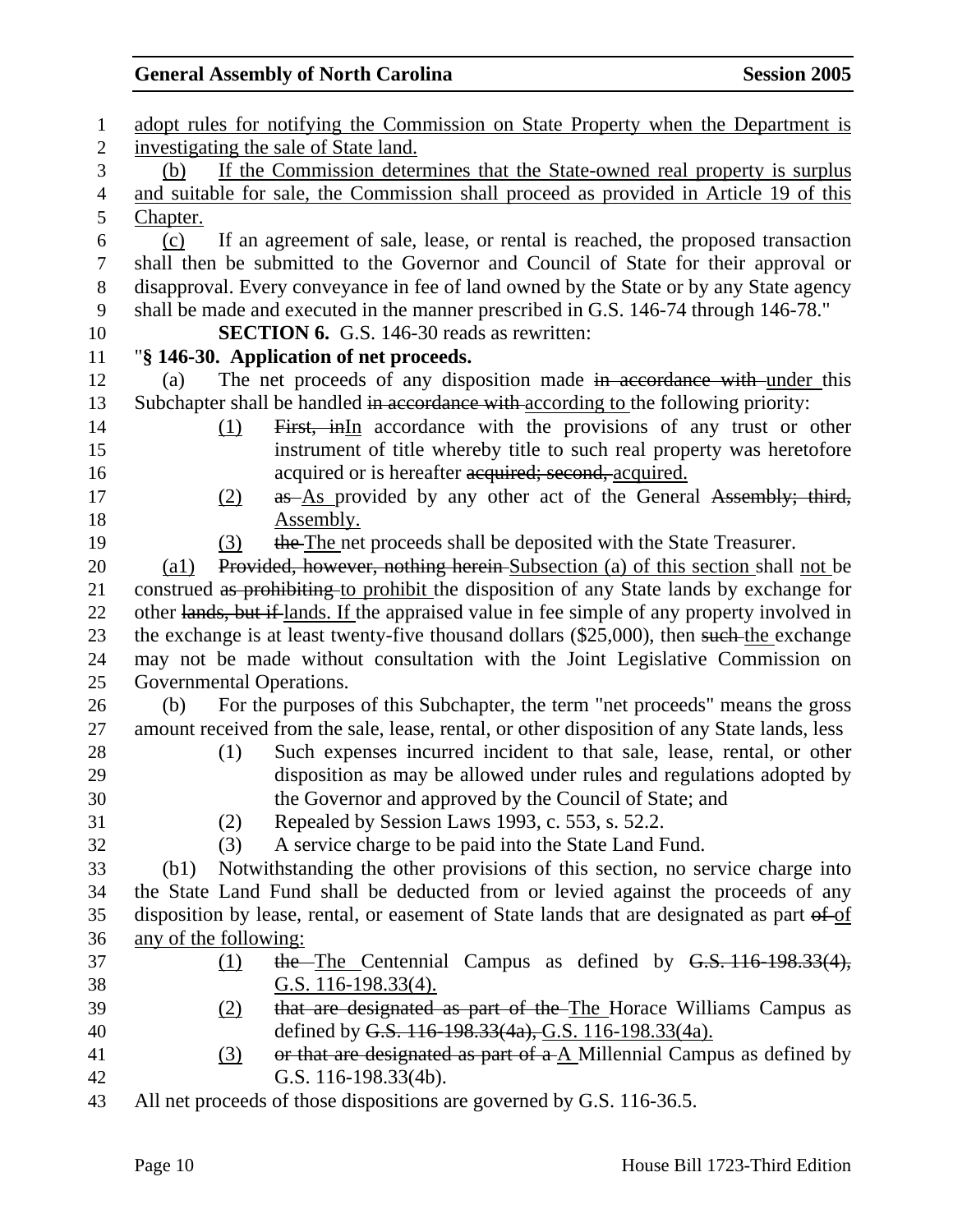| $\mathbf{1}$   | (c)                           | The amount or rate of such service charge under subdivision $(b)(3)$ of this                 |
|----------------|-------------------------------|----------------------------------------------------------------------------------------------|
| $\overline{c}$ |                               | section shall be fixed by rules and regulations adopted by the Governor and approved by      |
| 3              |                               | the Council of State, but as to any particular sale, lease, rental, or other disposition, it |
| 4              |                               | shall not exceed ten percent (10%) of the gross amount received from such sale, lease,       |
| 5              | rental, or other disposition. |                                                                                              |
| 6              | (d)                           | Notwithstanding any other provision of this Subchapter, the net proceeds                     |
| 7              |                               | derived from any of the following transactions shall be distributed as follows:              |
| 8              | (1)                           | the The sale of land or products of land owned by or under the                               |
| 9              |                               | supervision and control of the Wildlife Resources Commission, or                             |
| 10             |                               | acquired or purchased with funds of that Commission, shall be paid                           |
| 11             |                               | into the Wildlife Resources Fund.                                                            |
| 12             | (2)                           | Provided, however, the net proceeds derived from the The sale of land                        |
| 13             |                               | or timber from land owned by or under the supervision and control of                         |
| 14             |                               | the Department of Agriculture and Consumer Services shall be                                 |
| 15             |                               | deposited with the State Treasurer in a capital improvement account to                       |
| 16             |                               | the credit of the Department of Agriculture and Consumer Services, to                        |
| 17             |                               | be used for such specific capital improvement projects or other                              |
| 18             |                               | purposes as are provided by transfer of funds from those accounts in                         |
| 19             |                               | the Capital Improvement Appropriations Act.                                                  |
| 20             | (3)                           | Provided further, the net proceeds derived from the The sale of park                         |
| 21             |                               | land owned by or under the supervision and control of the Department                         |
| 22             |                               | of Environment and Natural Resources shall be deposited with the                             |
| 23             |                               | State Treasurer in a capital improvement account to the credit of the                        |
| 24             |                               | Department of Administration to be used for the purpose of park land                         |
| 25             |                               | acquisition as provided by transfer of funds from those accounts in the                      |
| 26             |                               | Capital Improvement Appropriations Act. In the Capital Improvement                           |
| 27             |                               | Appropriations Act, line items for purchase of park and agricultural                         |
| 28             |                               | lands will be established for use by the Departments of Administration                       |
| 29             |                               | and Agriculture. The use of such funds for any specific capital                              |
| 30             |                               | improvement project or land acquisition is subject to approval by the                        |
| 31             |                               | Director of the Budget. No other use may be made of funds in these                           |
| 32             |                               | line items without approval by the General Assembly except for                               |
| 33             |                               | incidental expenses related to the project or land acquisition.                              |
| 34             |                               | Additionally with the approval of the Director of the Budget, either                         |
| 35             |                               | Department may request funds from the Contingency and Emergency                              |
| 36             |                               | Fund when the necessity of prompt purchase of available land can be                          |
| 37             |                               | demonstrated and funds in the capital improvement accounts are                               |
| 38             |                               | insufficient.                                                                                |
| 39             | $\underline{(4)}$             | Provided further, the net proceeds derived from the The sale of any                          |
| 40             |                               | portion of the land in or around the unincorporated area known as                            |
| 41             |                               | Butner on or after July 1, 1980, shall be deposited with the State                           |
| 42             |                               | Treasurer in a capital improvement account to the credit of the                              |
| 43             |                               | Hospital to provide water and sewers and to bring those streets in the                       |
| 44             |                               | unincorporated area known as Butner not on the State highway system                          |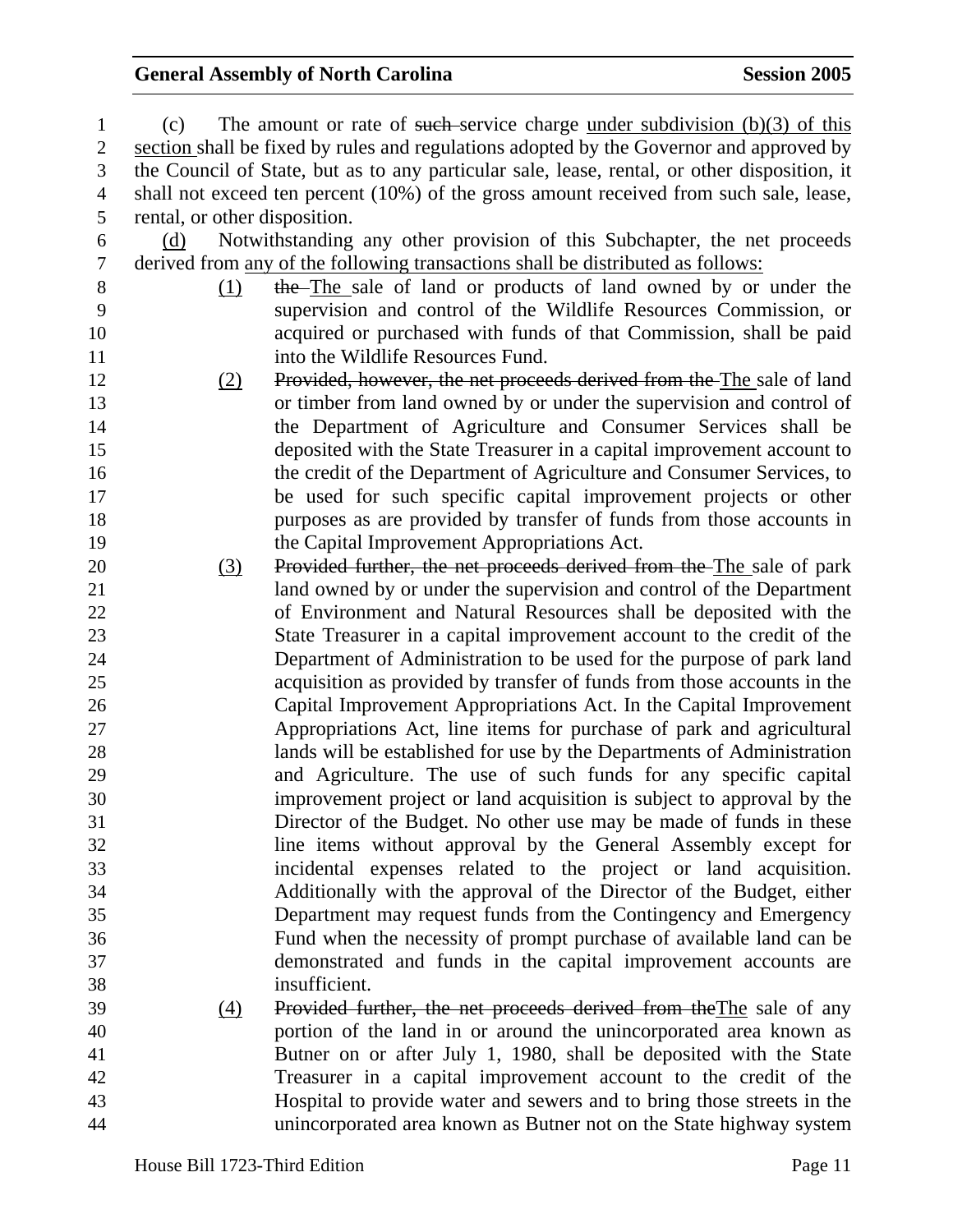| 1              |            |          | up to standards adequate for acceptance on the system, according to a     |
|----------------|------------|----------|---------------------------------------------------------------------------|
| $\overline{2}$ |            |          | plan adopted by the Department of Administration, and the Office of       |
| 3              |            |          | State Budget and Management, with the approval of the Board of            |
| $\overline{4}$ |            |          | County Commissioners of Granville County, to build industrial access      |
| 5              |            |          | roads to industries on the Butner lands, to construct new city streets on |
| 6              |            |          | the Butner lands, extend water and sewer service on the Butner lands,     |
| $\tau$         |            |          | and repair storm drains on the Butner lands.                              |
| $8\,$          | <u>(5)</u> |          | The sale by the Department of Administration or by the Commission         |
| 9              |            |          | on State Property of any psychiatric hospital, intermediate care facility |
| 10             |            |          | for the mentally retarded, or other facility providing mental health,     |
| 11             |            |          | developmental disabilities, and substance abuse services, and owned       |
| 12             |            |          | by or under the supervision of the Department of Health and Human         |
| 13             |            |          | Services, shall be paid into the Trust Fund for Mental Health,            |
| 14             |            |          | Developmental Disabilities, and Substance Abuse Services and Bridge       |
| 15             |            |          | Funding Needs. These proceeds shall be used only to provide               |
| 16             |            |          | additional funding for nonrecurring or capital expenditures for           |
| 17             |            |          | community-based projects."                                                |
| 18             |            |          | <b>SECTION 7.</b> G.S. 143-341(4) reads as rewritten:                     |
| 19             |            |          | "§ 143-341. Powers and duties of Department.                              |
| 20             |            |          | The Department of Administration has the following powers and duties:     |
| 21             |            |          |                                                                           |
| 22             | (4)        |          | <b>Real Property Control:</b>                                             |
| 23             |            | $\cdots$ |                                                                           |
| 24             |            | e.       | <b>To-Except as provided in Article 19 of Chapter 146 of the</b>          |
| 25             |            |          | General Statutes, to make all sales of real property (including           |
| 26             |            |          | marshlands or swamplands) owned by the State or by any State              |
| 27             |            |          | agency, with the approval of the Governor and Council of State            |
| 28             |            |          | in each instance. All conveyances in fee by the State shall be            |
| 29             |            |          | executed in accordance with the provisions of G.S. 146-74                 |
| 30             |            |          | through 146-78. Any conveyance of land made or contract to                |
| 31             |            |          | convey land entered into without the approval of the Governor             |
| 32             |            |          | and Council of State is voidable in the discretion of the                 |
| 33             |            |          | Governor and Council of State. The proceeds of all sales of               |
| 34             |            |          | swamplands or marshlands shall be dealt with in the manner                |
| 35             |            |          | required by the Constitution and statutes.                                |
| 36             |            |          |                                                                           |
| 37             |            | m.       | To contract for or approve all contracts for all appraisals and           |
| 38             |            |          | surveys of real property for all State agencies; provided,                |
| 39             |            |          | however, this provision-agencies. This sub-subdivision shall not          |
| 40             |            |          | apply to appraisals and surveys obtained by the Commission on             |
| 41             |            |          | State Property under Article 19 of Chapter 146 of the General             |
| 42             |            |          | Statutes, or obtained in connection with the acquisition of               |
|                |            |          |                                                                           |